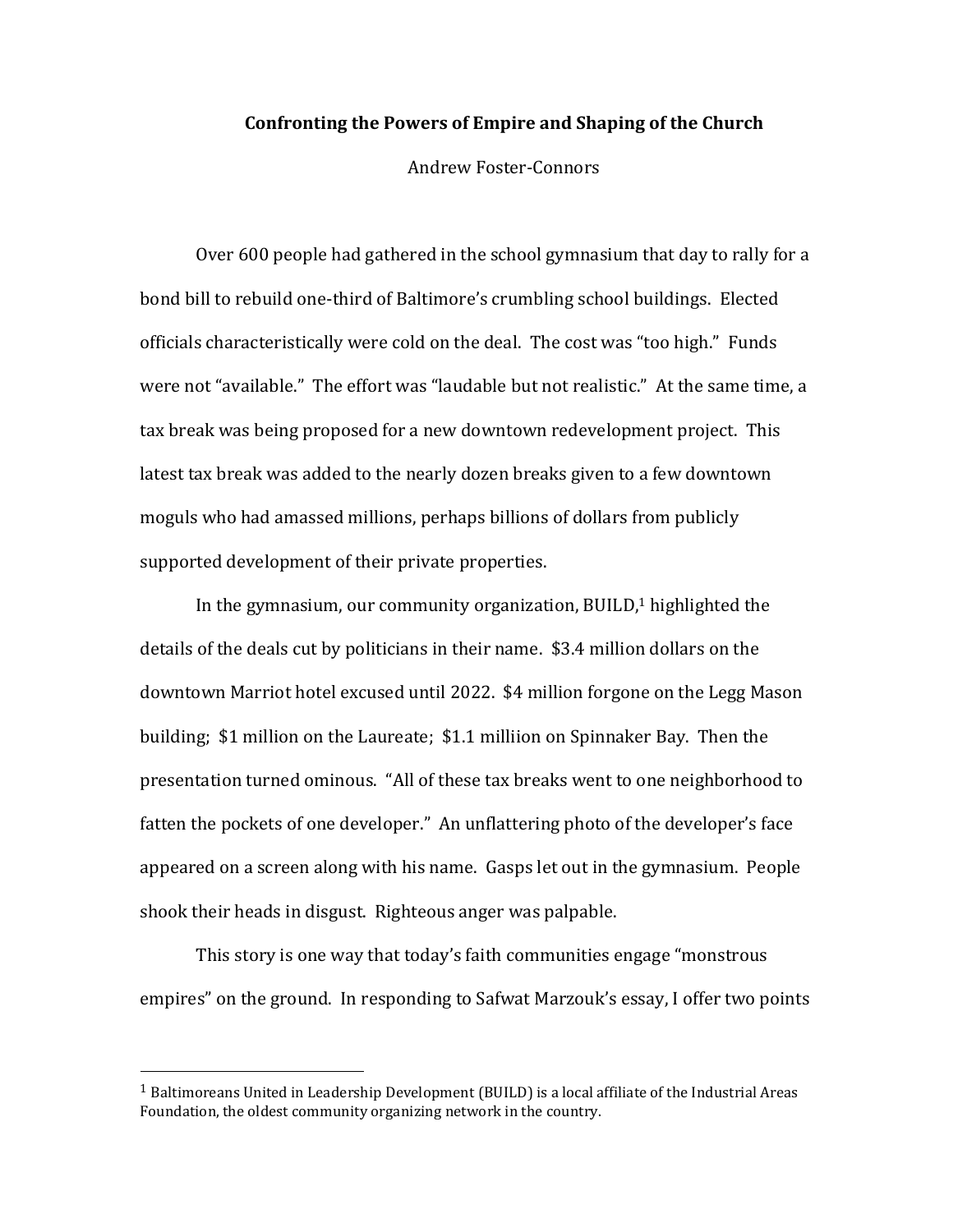of reflection from the perspective of the church resisting, confronting, and ultimately engaging empire on the ground.

First, communities that want to confront "monstrous empires" must personalize the monstrous empires they oppose. Daniel 7 names known historical figures as "monsters." In so doing, the text rewrites the prevailing narratives of that time that attributed greatness to these historic leaders. Though our community organization in Baltimore did not name the offending developer as a "monster," we came close. We *personalized injustice* in order to focus the power of the faith community in a specific direction for a just purpose. Such a move is not to dehumanize the powerful, but rather to hold human beings accountable for their agency in monstrous outcomes. This is especially necessary in twenty-first century societies where the rulers of empires are shrouded behind structures, laws, policies, and resources under their control. The impersonal nature of modern empires promotes the illusion that human beings are not the architects and beneficiaries of unjust systems.

The most powerful leaders in Baltimore, for example, are typically not elected officials or CEOs of corporations (who are deposed when the stock price doesn't reach its target), but rather those who operate the levers of industry and government from behind the scenes.2 By holding powerful individuals accountable for monstrous outcomes of deep inequality, racial injustice, and health disparities in

 $<sup>2</sup>$  In community organizing politicians are often understood as mediators between organized money</sup> and the common citizenry. For this reason, community organizations must undertake a power analysis to name true sources of power and begin a process that leads to engagement. Often these relationships can only be initiated through public actions that demonstrate the community's power of organized people.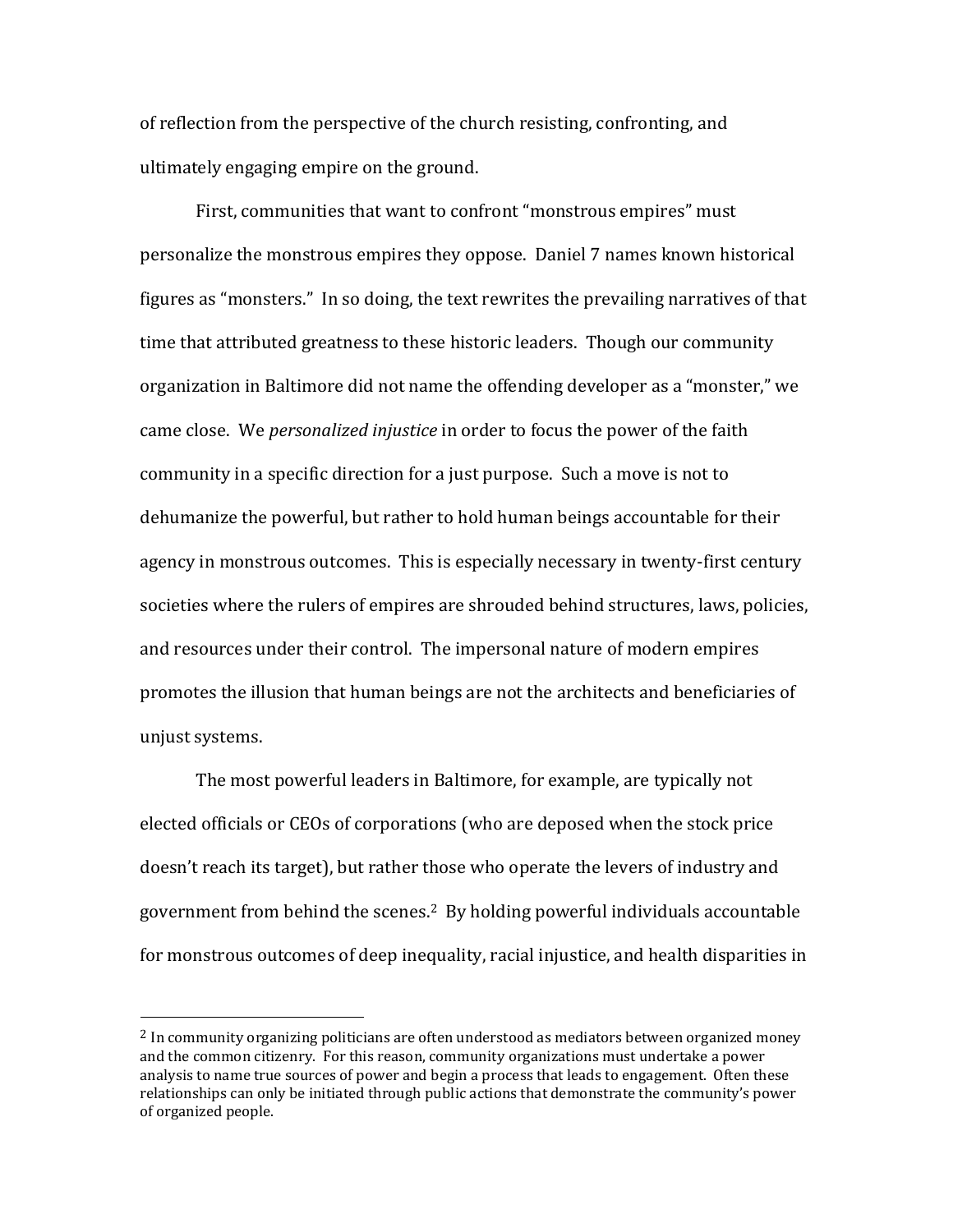our communities, we "call out" individuals who benefit from monstrosity without being held accountable for it. The apocalyptic move here is to unmask the monstrosity of empire that seeks to remain hidden.

Comfortable North American Christians characteristically resist this kind of personalization. Finding no malicious intent in the individuals who wield significant power, they reject the tension of such confrontation. <sup>3</sup> However, as Hannah Arendt points out, the individuals behind the Nazi genocide also demonstrated little in the way of monstrous qualities. Of observing Adolph Eichmann at his trial for engineering the system that led to the deaths of more than 4 million Jews, she wrote, "I was struck in the manifest shallowness in the doer that made it impossible to trace the uncontestable evil of his deeds to any deeper level of roots or motives. The deeds were monstrous, but the doer. . .was quite ordinary, commonplace, and neither demonic nor monstrous. There was no sign in him of firm ideological convictions. . .but thoughtlessness. . ."4

Second, this confrontation initiated by communities of faith who personalize human powers must always anticipate the healing of those acting in concert with destructive systems opposed to God's kingdom. Marzouk rightly recognizes the "grievous temptation" of those who resist empires to become the evil they deplore.

<sup>3</sup> Organizer Richard Harmon argues that middle class people are "mainlined with massive doses of politeness" that limits their initial willingness to confront powers. The experience of a powerful leader reacting as an "enemy" is often needed to force middle-class people to decide whether or not they want to fight injustice. Richard Harmon, *Making an Offer We Can't* Refuse (Chicago: Industrial Areas Foundation), 1973, quoted in Aaron Schutz, "Power and Trust in the Public Realm: John Dewey, Saul Alinsky, and the Limits of Progressive Democratic Education," *Educational Theory*, Vol. 61, No. 4, 2011, p. 497.

<sup>4</sup> Hannah Arendt, *The Life of the Mind*, (New York: Harcourt, Inc.), 1971, p. 4. See, also, Arendt, *Eichmann in Jerusalem: A Report on the Banality of Evil* (New York: Penguin Classics, 2006).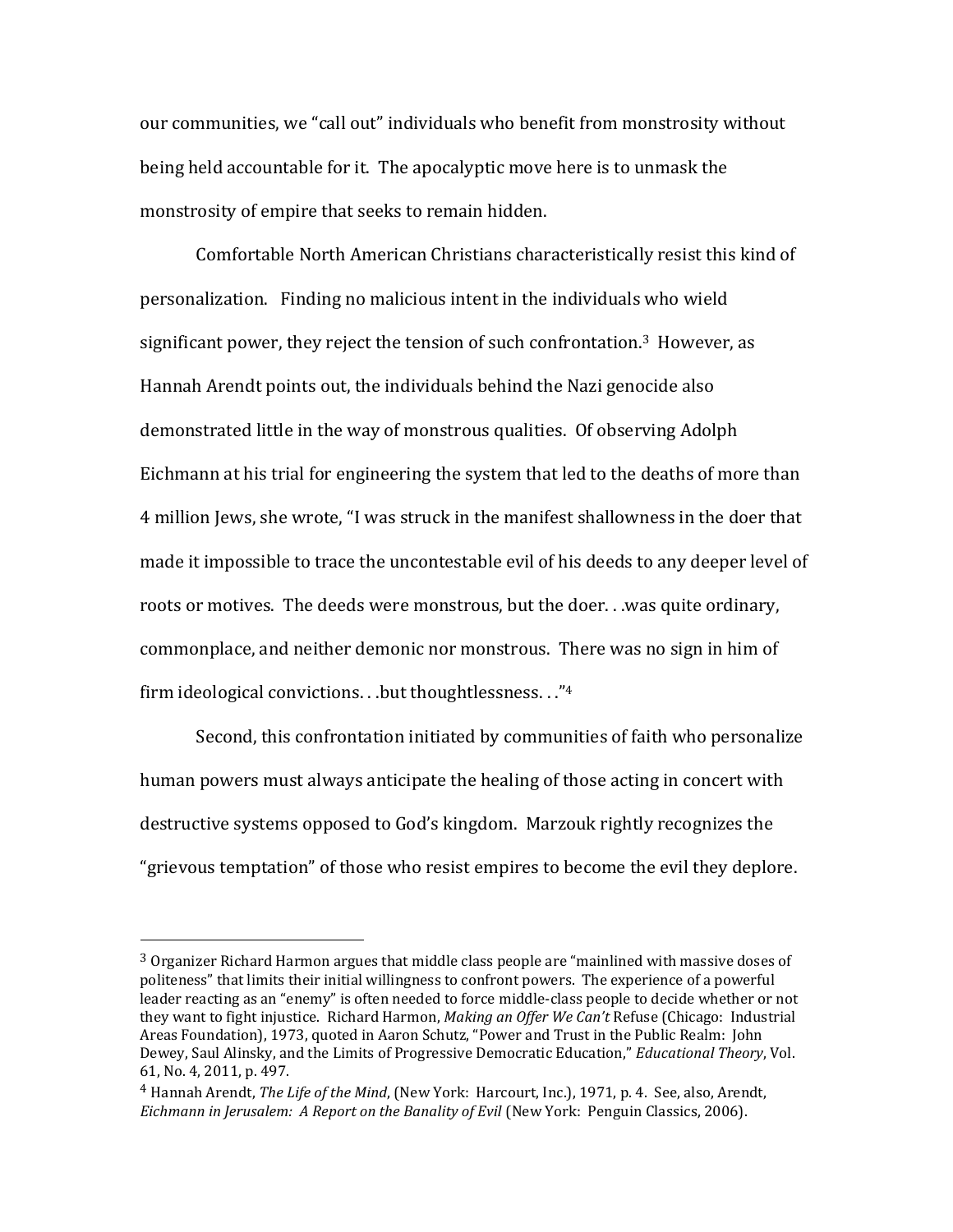Pointing to history, he recognizes that the three Abrahamic faiths have characteristically identified themselves with the Holy Ones and their opponents with the monsters. A text written to ignite resistance to monstrous empires, he argues, is easily twisted as a tool to support those same empires.

The way to avoid this temptation, he asserts, is for followers of God to: a) identify their own social location (which informs whether the text supports their resistance to injustice or critiques their participation in it); b) rely solely on the agency of God as judge; and, c) find appropriate distance between the divine and the human, achieved by recognizing both the "sameness" of being human and the diversity of human communities.

Translated to the ground, this means that any attempt to oppose empire must be led by those who experience most directly the oppression they oppose. The church must either *be the body of oppressed peoples* or be *in solidarity* with them. *It cannot act on their behalf.* Further, this organized resistance must maintain prayer at the center of all action and discernment. Finally, the community of this organized resistance must embody the tension between sameness and difference that is at the heart of the kingdom of God. My experience in an interracial, cross-class, interfaith community action organization is that these three ingredients are deeply unnerving to the powers that be. Unemployed people, for example, who act as though they are equal to a billionaire leader, who initiate prayer of their own volition at the beginning of any meeting with said billionaire,<sup>5</sup> and who come to the table with a

<sup>5</sup> Self-described "progressives" are often averse to prayer in public spaces, but prayer is one of the most subversive tools given by God to those who battle the power and principalities. A fresh look at the practice of prayer in the public realm is needed.